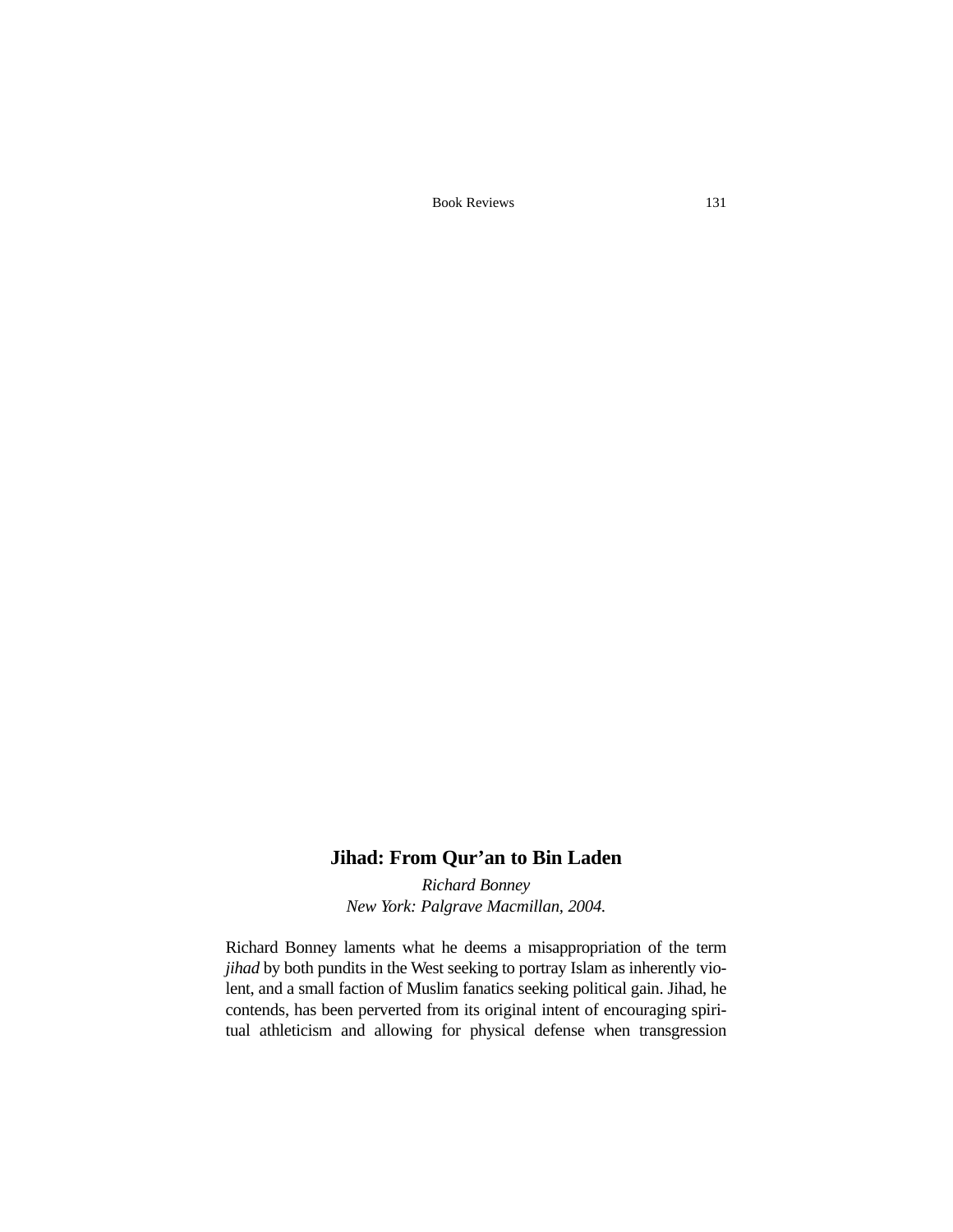occurs. He endeavors to return to the term's roots to detail how and why it has been manipulated over time to take on exclusively violent and aggressive connotations. By doing so, Bonney hopes to empower Muslim moderates to publicize the concept of jihad as purely defensive, as well as to enlighten non-Muslims of Islam's true message of peace, balance, and pluralism.

The author goes back to the original sources, the Qur'an and the Sunnah, to make his case. He demonstrates his familiarity with the Qur'an by citing verses on jihad, contextualizing them in purely spiritual and defensive terms, and briefly mentions how they could be misinterpreted if one did not view the Qur'an holistically and in its proper context. However, Bonney betrays his ignorance of the Qur'anic sciences in his rather superficial description and application of classical hermeneutics and abrogation theory. Rather than engage the prolific tradition of Qur'anic exegesis, he relies on a few modern commentators (e.g., Qamaruddin Khan and Reuven Firestone) to promote his views. He acknowledges that these interpretations may differ with the tradition, but he does not address or attempt to resolve the tension between the two.

Bonney then moves on to the hadith literature, focusing almost exclusively on *êahih al-Bukhari* and *êahih Muslim*, as recorded in the online database of the University of Southern California's Muslim Students Association. From his study, he contends that jihad was used to represent all types of struggle, and that it was only by chance that the Prophet was forced to actualize his particular struggle through fighting and forming a political entity. Taken out of its historical circumstance, he says, one can easily use and misuse the Hadith texts to serve violent, politico-economic purposes.

After surveying the Qur'an and the Sunnah, Bonney takes a historical approach to the term and explains how the early caliphs, whom he claims were power-hungry to the core and based most of their actions on political designs, manipulated the previously peaceful notion of jihad to expand the empire through military conquest. Despite the ruling polity's excesses, however, the author says that one class retained both the letter and the spirit of the prophetic example: the Sufis, who continued to view jihad as calling only for self-sacrifice and spiritual struggle. In time, however, the author contends that even they were corrupted by such pseudo-Sufis as al-Ghazzali and, more egregiously, Shah Waliullah, who glorified jihad in its ultimate form as armed struggle. Thus, the views of the state and the ascetics began to converge, and jihad became an all-encompassing state principle.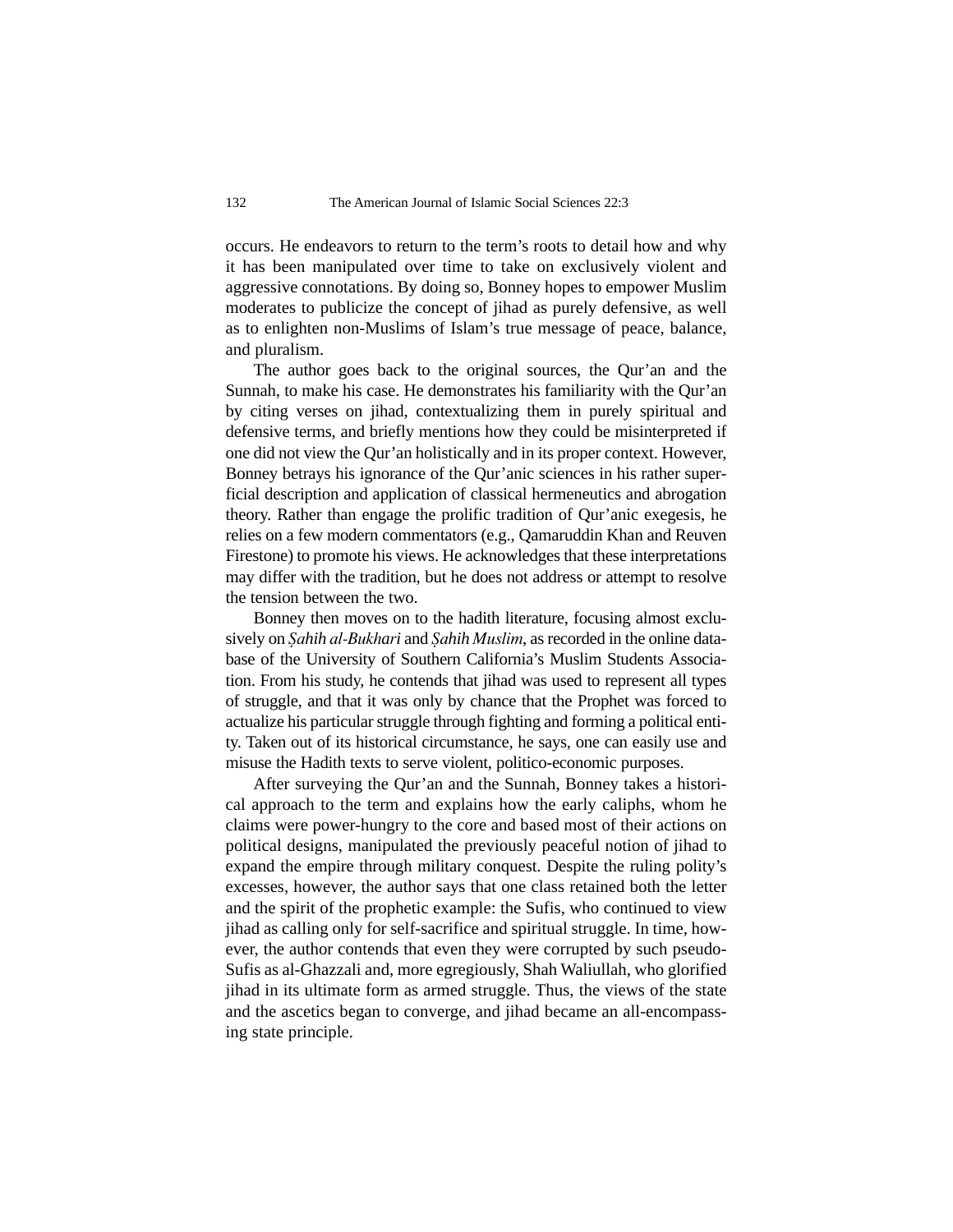## Book Reviews 133

The concept of jihad as a state principle was promoted by such thinkers as Ibn Taymiyyah and Muhammad Ibn `Abd al-Wahhab. As their thought spread, multiple revolutionary movements emerged throughout the Muslim world calling for jihad in order to achieve goals ranging from selfdetermination to eradicating un-Islamic practices. Bonney describes many of these movements and highlights their salient features, saying that they took on distinctly imperialist overtones, regardless of initial intentions or rhetoric. He then describes Sunni and Shi`i revivalist/jihadist groups of the twentieth century, all of which seemed to espouse the view that jihad is, first and foremost, aggressive and political. Although he does not go into detail, Bonney provides some insightful introductory material that gives a broad understanding of their scope and nature.

The author concludes his book by discussing the Palestinian-Israeli dispute and modern global jihadists in detail. He outlines this conflict's entire history, from the Balfour Declaration to the ongoing building of the security wall. This section is both descriptive and critical, and it allows the reader to trace the religious and political justifications for Palestinian modes of attack, including suicide bombings. Though he places the onus of reconciliation on Israel, Bonney effectively problematizes the situation and wisely declines to offer a solution. He gives Afghanistan and Kashmir similar treatment, so as to help the reader understand the causes for and motives behind those people whom he calls "global jihadists" (e.g., Bin Laden and al-Zawahiri). Bonney weaves the jihadist worldview, spiritual hierarchy, oil prices, and the American war machine into his discussion to once again provide a holistic view of the situation and at the same time problematize it. In this case, he ventures a partial solution in his conclusion.

Although he hopes that non-Muslims will achieve a certain level of tolerance by reading this book, Bonney directly addresses Muslims and says that the trend of misappropriating jihad for political purposes will not cease until Muslims themselves demand a return to Islam's original Qur'anic and prophetic principles. Islam, he insists, has no room for the notion of aggressive jihad, and Muslims should do their utmost to promote a tolerant view of Islam. This is indeed a very lofty claim to make; however, the book in question does not provide sufficient material to authoritatively make such a claim. The author's lack of familiarity with the Islamic sciences leads him to make hurried conclusions based on spurious evidence. In addition, it is clear that his thoughts are not derived from critical academic works, given that over one-third of his sources are from web pages. Conscience would drive us to appreciate his analysis of the current geopolitical situation, in addition